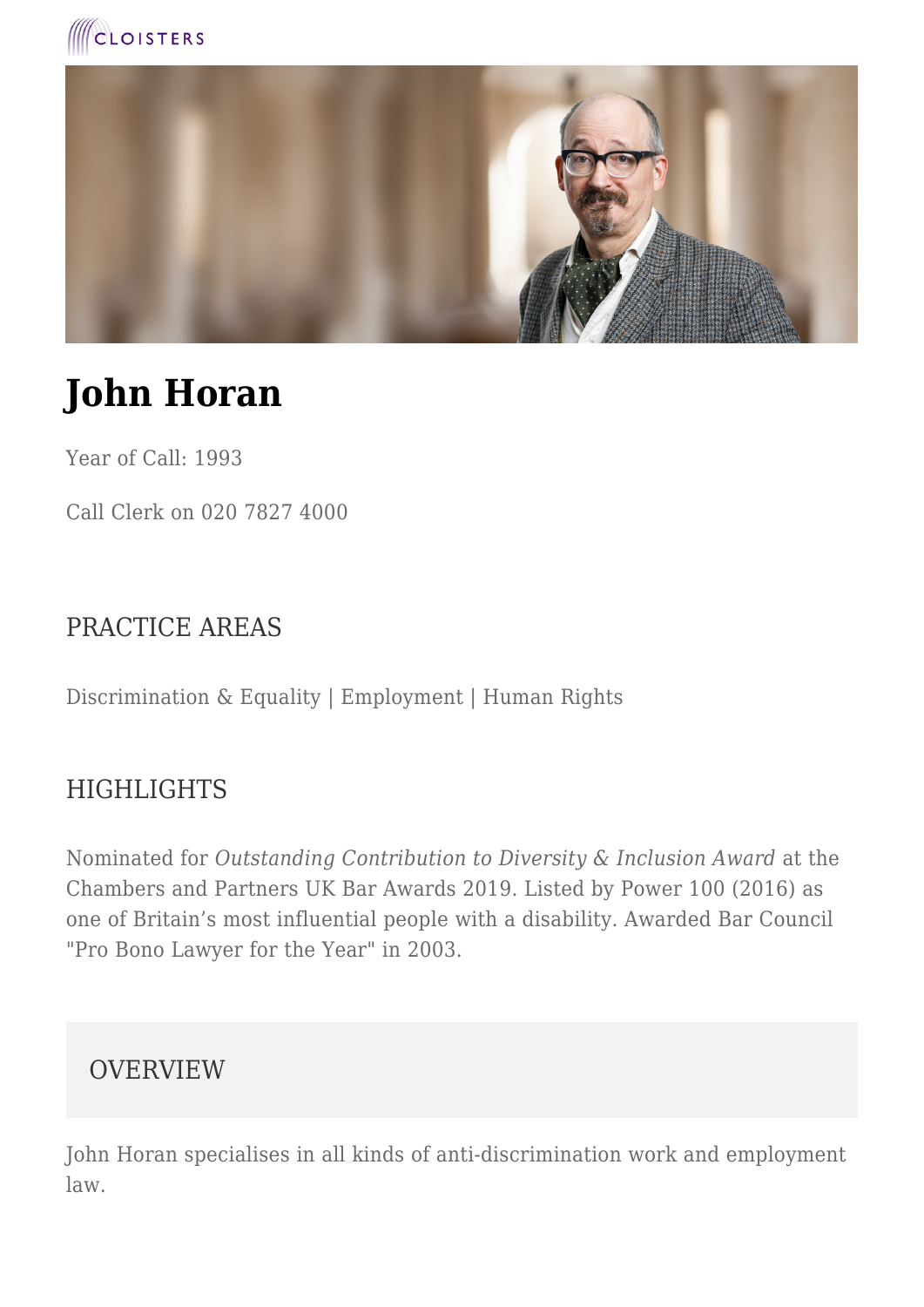## **ICLOISTERS**

On the day before the millennium John Horan had a stroke - it changed his life and made him a passionate discrimination lawyer. His extensive experience in battling for the rights of disabled people has led to expertise in employment, goods and services, education and public authorities.

John was the first barrister to receive guidance from the EAT about disabled people's rights before any court or tribunal. In 2016 John was listed by Power 100 as one of Britain's most influential people with a disability. In 2015 John hosted the European Commission's Monitoring Conference in Brussels on the Rights of People with Disabilities and the Courts.

John successfully challenged the state honour system in Trindad for fostering differences and not being in compliance with international law. He also successfully challenged the terms offered to part-time high court judges as discriminatory at Croydon Employment Tribunal.

His views have lead to him being regularly interviewed by BBC's Ouch! and the national media and press. He champions the rights of the disability community and was awarded Bar Council "Pro Bono Lawyer for the Year" in 2003.

John appears frequently for law centres, the FRU, ELAAS, Bar Pro Bono Unit and the Disability Law Association as well as well-known solicitors firms.

## AWARDS

Power 100 'Top 100 Disabled People' 2020

Power 100 'Top 100 Disabled People' 2016

Bar Pro Bono Lawyer of the Year 2003

## APPOINTMENTS AND MEMBERSHIPS

Bar Council's "Pro Bono Lawyer of the Year" Award in 2003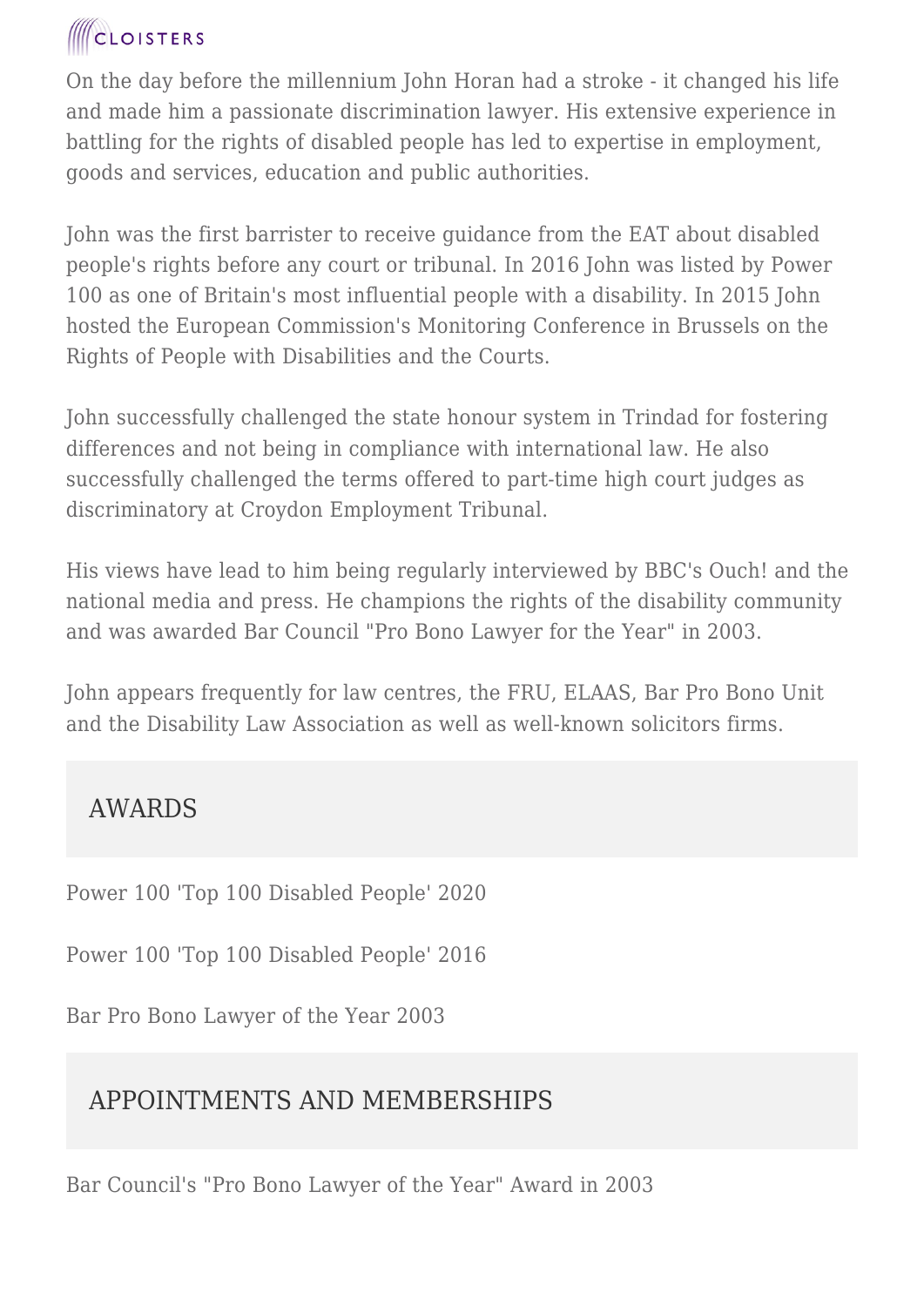

Trustee, Disability Law Association

Trustee, Different Strokes

The Employment Legal Advice Service

ELBA

Discrimination Law Association

Free Representation Unit

Admitted to Commonwealth Bar (Trinidad and Tobago) 2005

## PUBLICATIONS AND TRAINING

John featured a piece in the disability section of IDS Brief - A Personal ViewPoint Nov 2015.

John contributes regularly to the national and professional press as well as to Disability Now. He has been asked to speak to the House of Commons and House of Lords. He lectures on discriminaton law and human rights to Government departments, the police federation and law centres.

John's 2011 lecture to the Academy of European law can be seen here.

## QUALIFICATIONS

BA hons in Philosophy, Cantab

## HIGHLIGHT CASES

Jonathan Rackham v Norfolk and Suffolk NHS Foundation Trust (2015/2016):